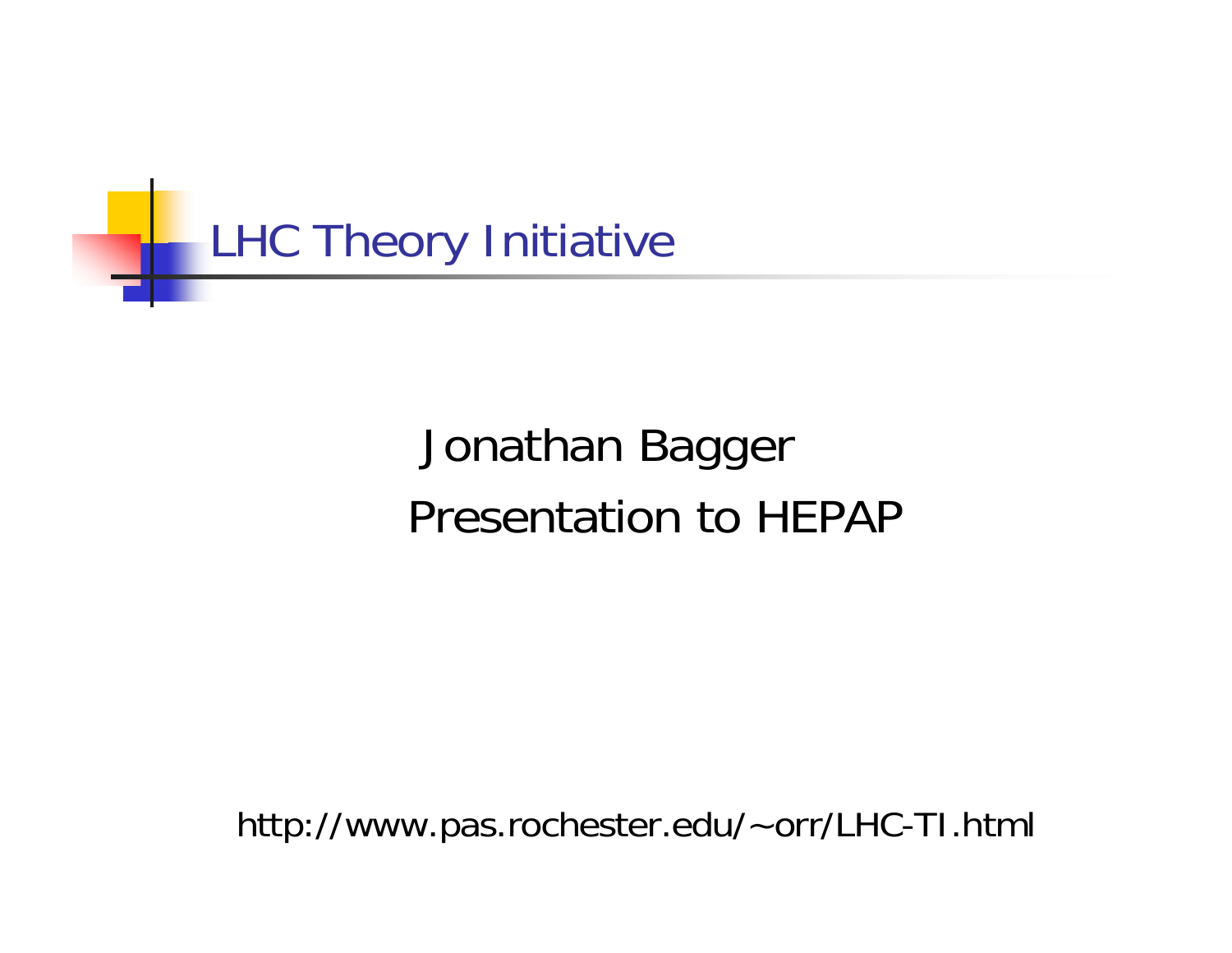### LHC is coming …

- There is important theoretical work to be done before the LHC experiments start producing physics
	- **Accurate theoretical predictions are necessary** for the LHC experiments to realize their full potential
	- It is crucial to understand both signals and backgrounds
- Time is short …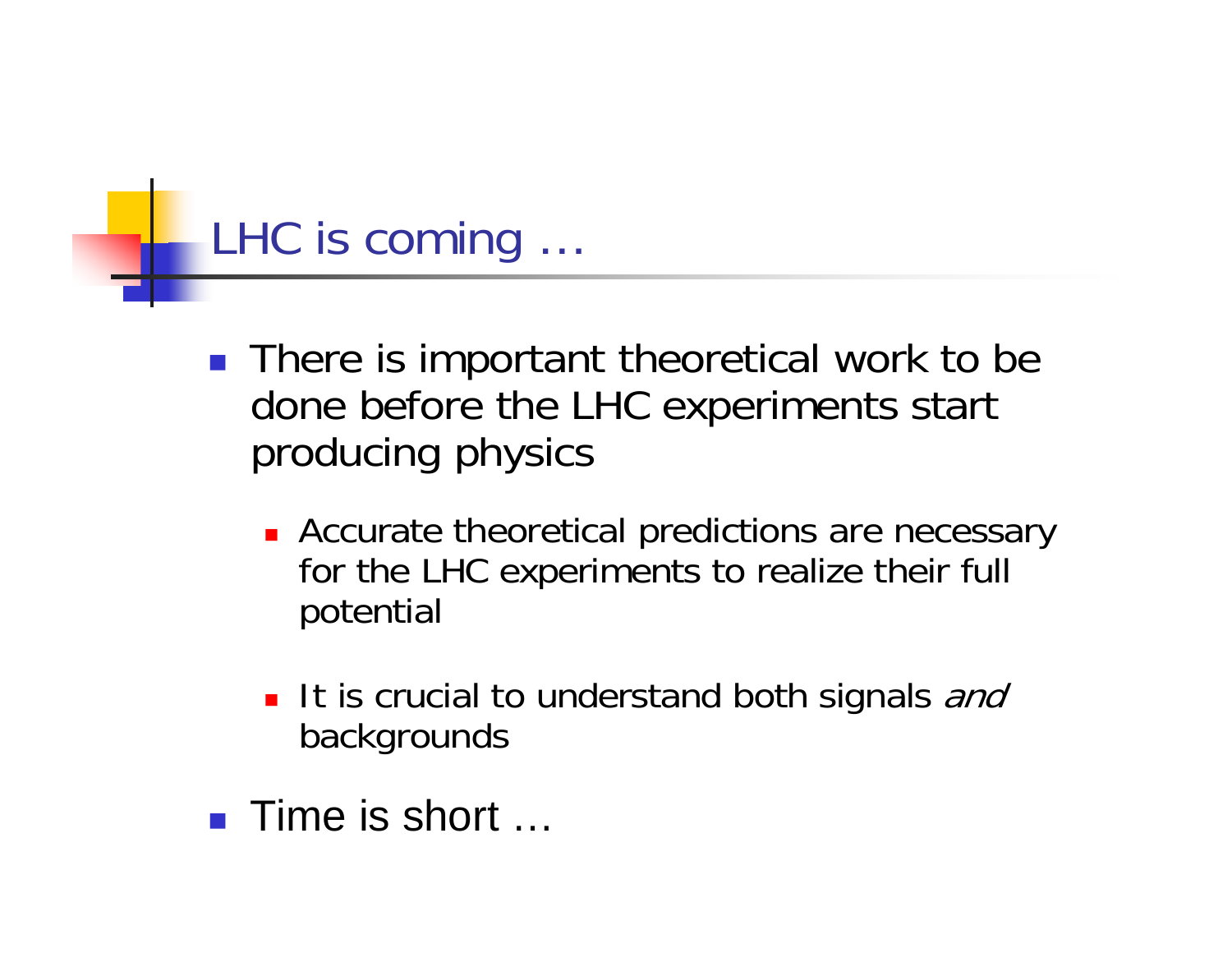### LHC Theory Initiative

- A prestigious Fellowship program
	- **Composed of postdocs, students and (perhaps)** junior faculty
	- **Nodeled on the very successful Hubble** Fellowship program in Astronomy and on the SSC Fellowship program in particle physics
	- **Aimed at creating a vibrant, networked** community of theorists working on physics directly relevant to the LHC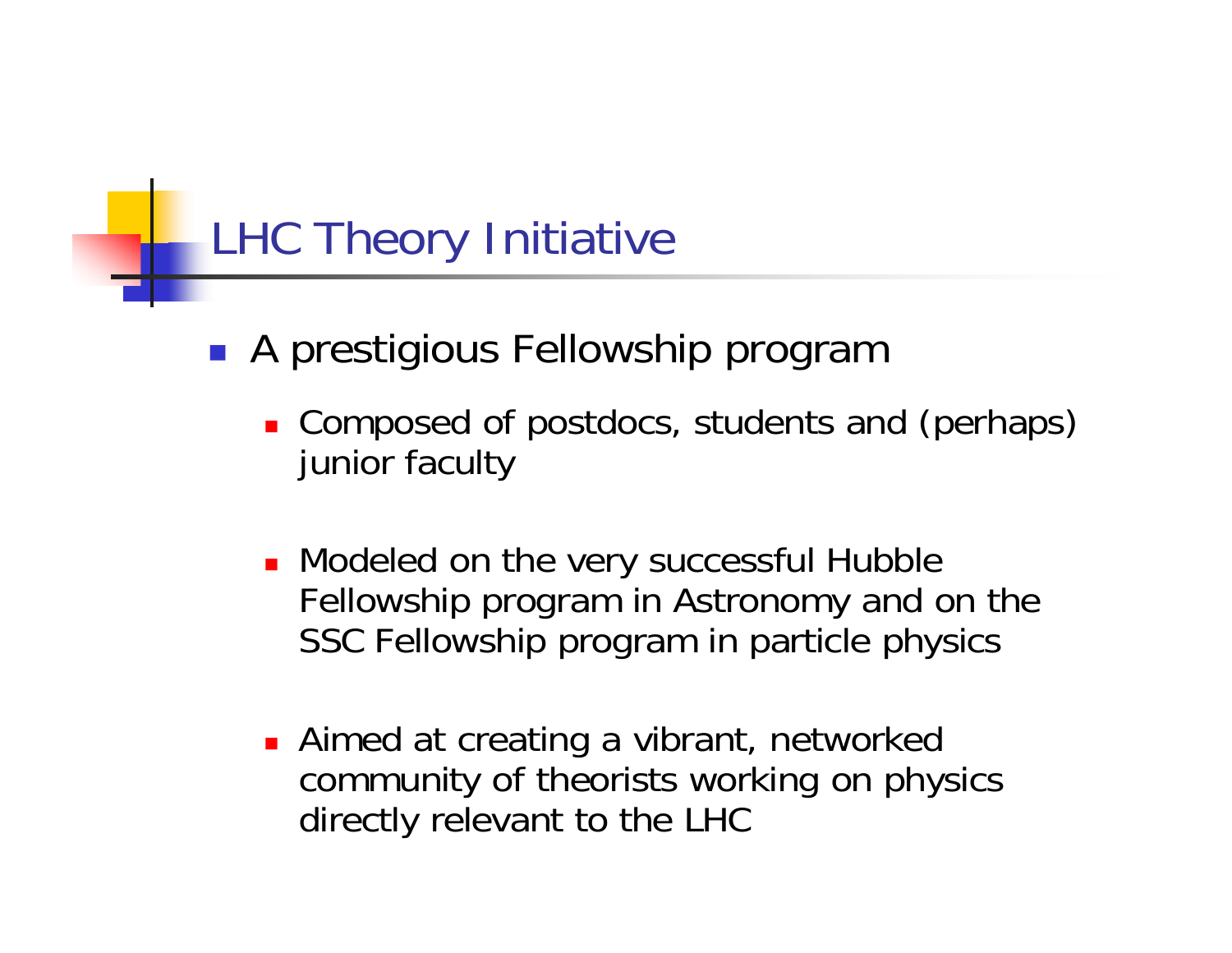# LHC Theory Initiative

- **A new way of approaching theory** 
	- **A** virtual institute using collaborative tools to focus effort on LHC theory
	- **A** network of working groups to identify, prioritize and solve the most pressing problems for LHC theory
	- **A** Fellowship program to build an LHC theory community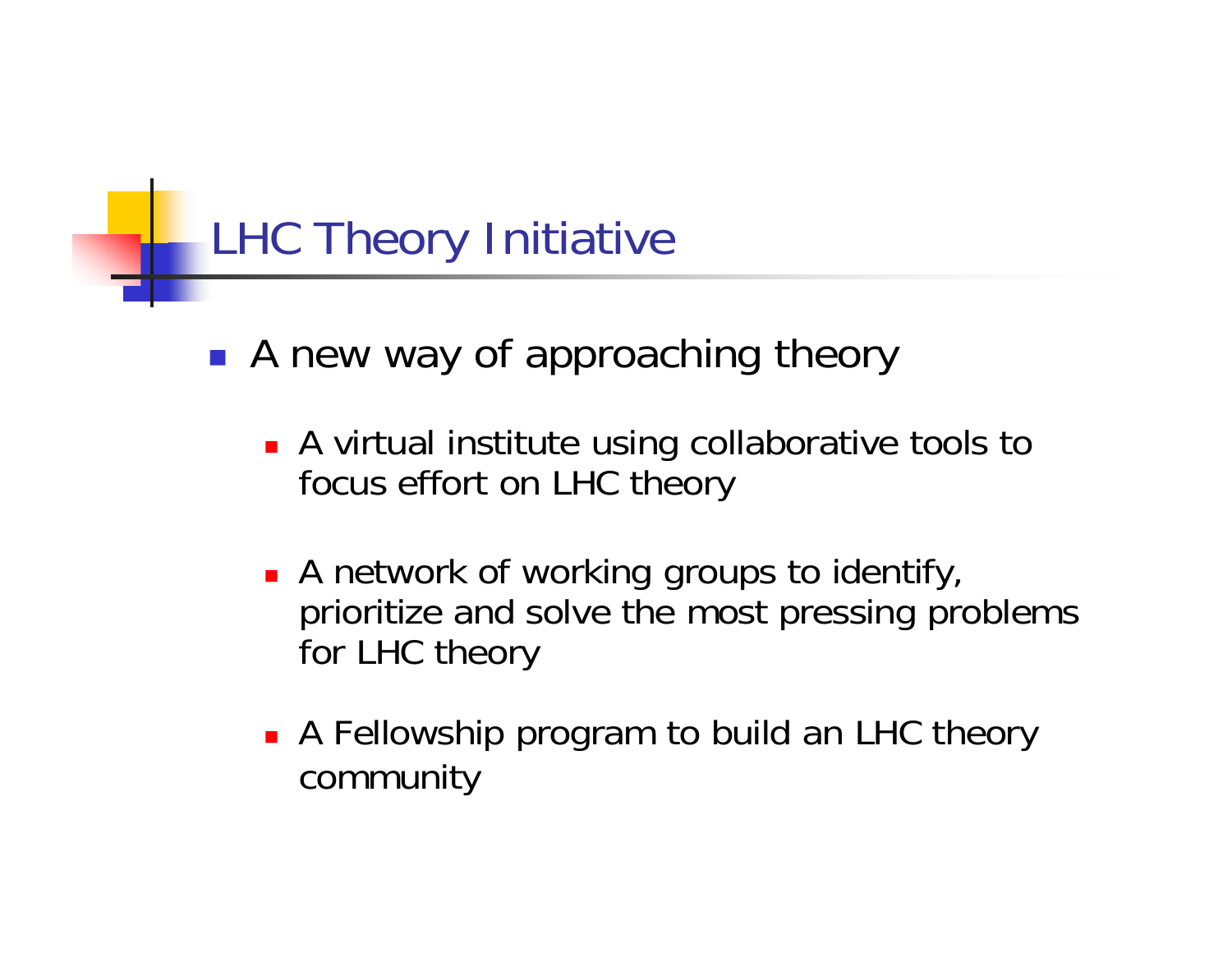### Steering Committee

#### ■ Community-based organization

Paul Langacker [Chair] (Penn)

Jonathan Bagger (JHU) Ulrich Baur (SUNY Buffalo) R. Sekhar Chivukula (MSU) Sarah Eno (Maryland) Walter Giele (FNAL) JoAnne Hewett (SLAC) Ian Hinchliffe (LBNL)

Steve Mrenna (FNAL) Fred Olness (SMU) Lynne Orr (Rochester) John Parsons (Columbia) Martin Schmaltz (Boston) Carlos Wagner (ANL and Chicago) Edward Witten (IAS, Princeton)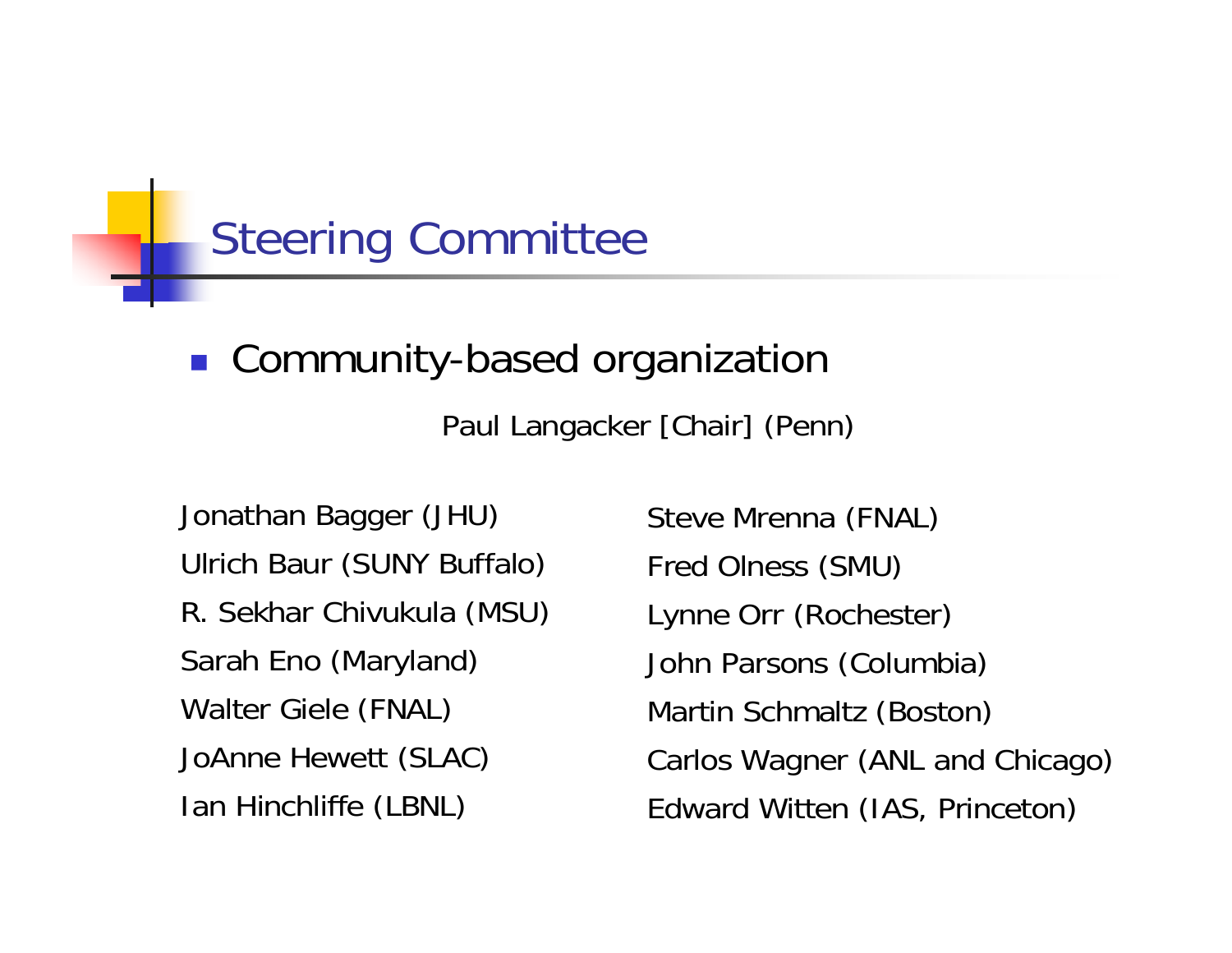### NSF Proposal

- П Intellectual merit: Provide calculational tools and theoretical results necessary for LHC physics
	- Compute higher-order QCD and electroweak corrections in the SM, supersymmetric theories, and other beyondthe-SM models
	- Develop robust and well-tested Monte Carlo tools to confront with data various theoretical models
- **Broader impact: Create the nucleus of a vital US** LHC theory community
	- Facilitate the development in the US of a world-class community in collider theory
	- Extract full value from the investment made to date in the LHC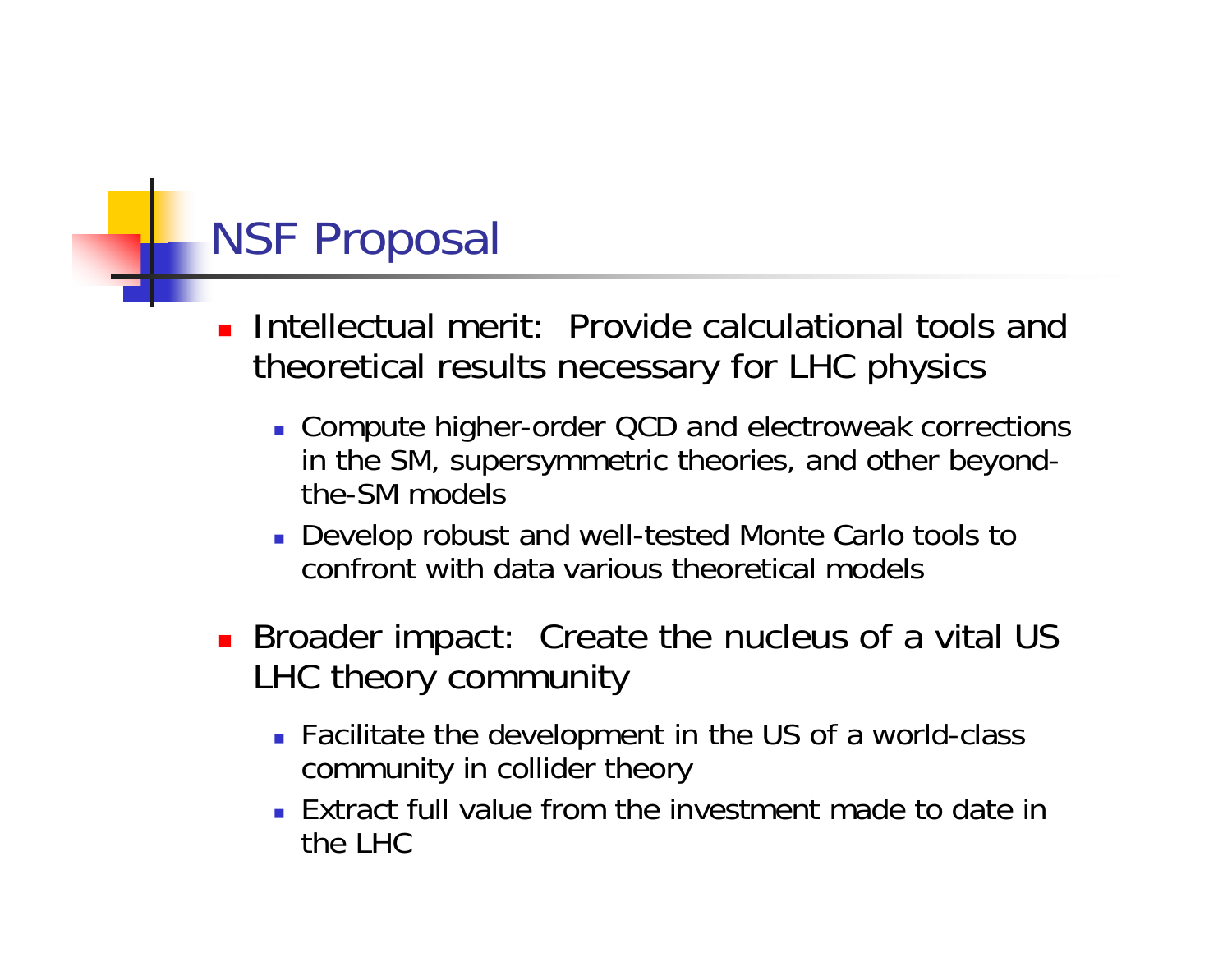# **Priorities**

#### ■ The highest-priority SM calculations

- П Improving parton distribution functions, including next-tonext-to-leading order effects, with reduced uncertainties
- Ξ Improving calculations of QCD processes such as multijet production that will be used as calibration tools for the detectors
- **EXA** Calculating more precise and reliable background processes that are relevant for the Higgs search, including ttj, ttbb, ttjj and WWjj production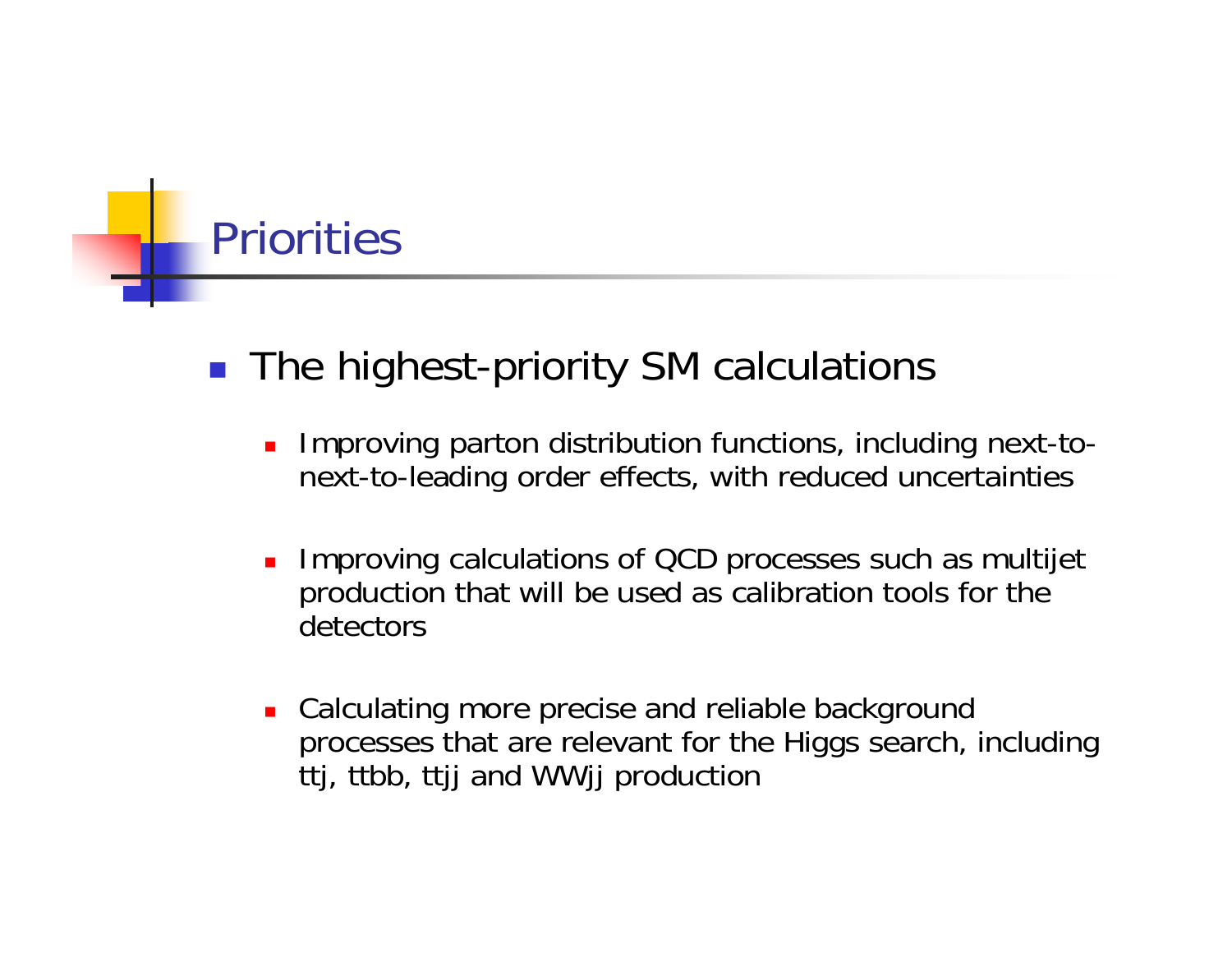### **Priorities**

- $\mathcal{L}_{\mathcal{A}}$  The highest-priority signal calculations
	- П Implementing new physics scenarios in Monte Carlo event generators
	- L. Investigating how the different models can be distinguished in LHC experiments
	- L. Finding ways to determine the basic properties of new particles, such as couplings, spins or electric charges